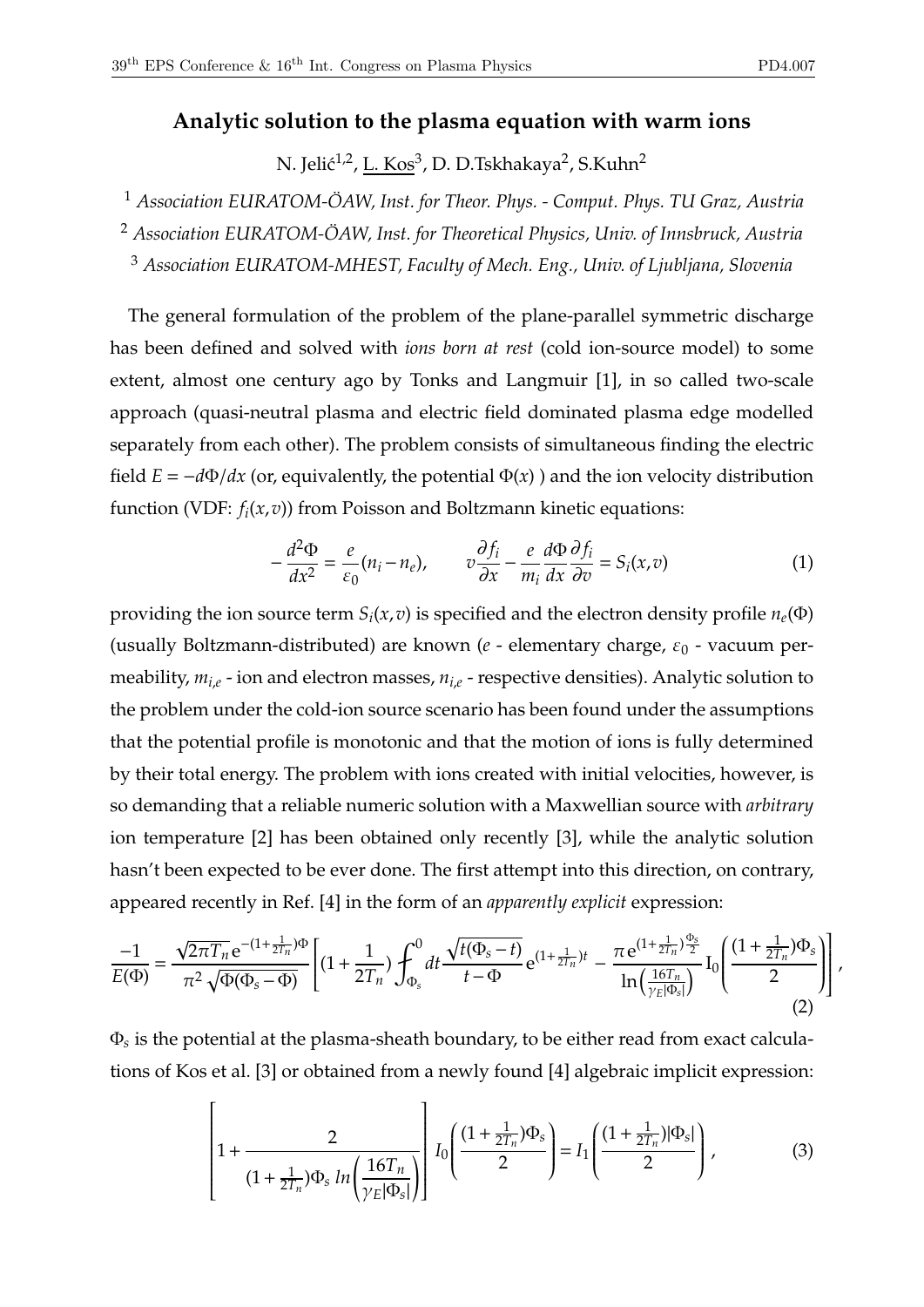where  $I_0(z)$  and  $I_1(z)$  are familiar Bessel functions. Above expressions apply to the case of the Maxwellian ion source proportional to the local electron density, while extension to other physical scenarios are referred to in Ref. [5]. The temperatures, potential and energy here are normalised to the electron temperature  $T_{e0}$  in the centre of the discharge, velocities to the so-called "ion-sound"  $c_{s,0} \equiv \sqrt{kT_{e0}/m_i}$  multiplied by  $\sqrt{2}$  [3], the coordinate *x* to the characteristic system length [5] and with other quantities emerging accordingly, while  $\gamma_E = \exp(C_E) = 1.78107$  (with the Euler-Macsheroni constant  $C_E = 0.57721...$ ). The main parameter of the problem is the normalised neutral source temperature  $T_n$ , while the ion temperature turns out to be a local quantity [3] to be found from local ion VDF. Unfortunately, in addition to fact that Eq. 3 is not quite user-friendly, it holds in the limit for rather high ion-source temperatures, as illustrated in Fig. 1 where we represent sheath edge potential Φ*<sup>s</sup>* as obtained from Eq. 3, in compar-



Figure 1: Exact plasma edge potential in comparisons with present explicit semi-analytic and our "old" implicit approximation

ison with the exact results from refined sheath-edge potential profile investigations [6]. Therefore, instead of it in this work we use our trial expression:

$$
\Phi_s(T_n) \approx -\frac{1}{\ln\left(1.9T_n^{\frac{\sqrt{2}}{2}} + \exp\left[\frac{1}{0.854}\right]\right)}
$$
(4)

which fits exact result much better than Eq. 3 as obvious from Fig. 1. In addition to the fact that our old "explicit" formula 2 is rather unreliable for  $T_n \leq 3$  and completely fails slightly bellow  $T_n = 1$ , it contains *not-tabulated* integrals, so it is not very convenient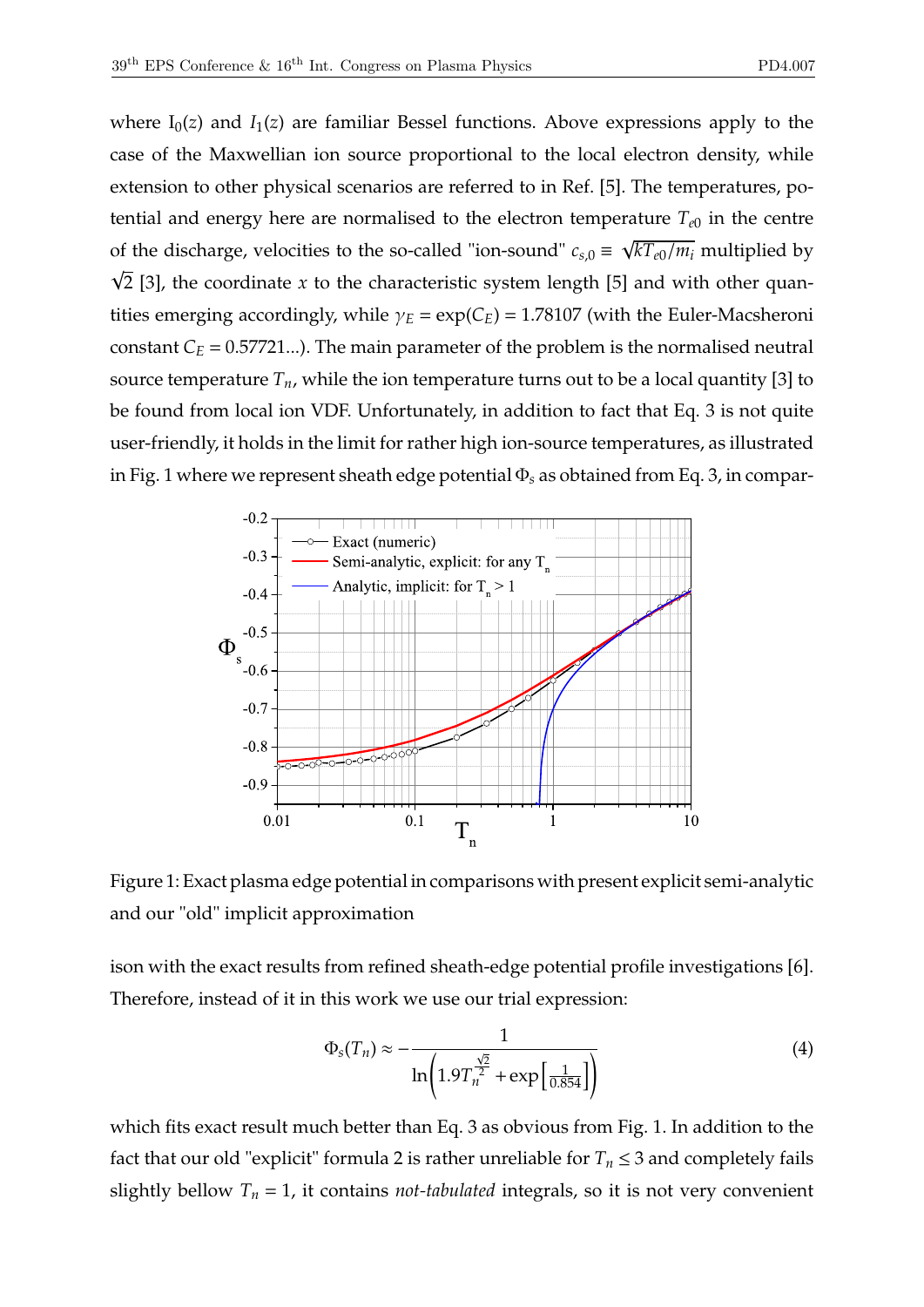for practical applications. Therefore, in present work we apply the two-point quasifractional approximation (see e.g., Ref. [7]) and use the properties of the electric field near  $\Phi = 0$ , and  $\Phi = \Phi_s$  for constructing our basic result of the present work:

$$
E \approx -\frac{40}{27\sqrt{T_n}} \frac{\sqrt{-\Phi}}{\sqrt{\Phi - \Phi_s}}
$$
(5)

which fits excellently result obtained from Ref. 3 and holds as long as referred to approximations near  $\Phi = 0$ , and  $\Phi = \Phi_s$  hold (i.e., according to Ref [6], for  $T_n \simeq 0.06 < \infty$ ). In Fig. 2 we show the electric fields obtained with formula 5 in comparison with exact numerical method for various ion temperatures (note the differences between the ion source temperature *T<sup>n</sup>* and resulting ion temperature *T<sup>i</sup>* [3] taken in this particular example *at the sheath edge*. The error for  $T_i = 0.42$  ( $T_n = 1$ ) is due to usage of approximate formula 4, while alternative use of tabulated exact Φ*<sup>s</sup>* ,*removes this discrepancy completely* (not shown here). Once *E*(Φ) is found, the ion VDF can be calculated in a straightforward



Figure 2: Approximate electric field in comparison with exact results

manner from:

$$
f_i(\Phi(x),v) = \frac{1}{\sqrt{2\pi T_n}} \int_{\Phi'} \Psi(\Phi') \exp[\beta \Phi'] \exp[(\Phi' - \Phi)/T_n] d\Phi' \times \frac{\exp(-v^2/T_n)}{\sqrt{v^2 - (\Phi' - \Phi)}}.
$$
 (6)

taking into account the singularity of the kernel  $E(\Phi)$ , i.e., in the limits  $(\Phi_s, \Phi_s + v^2/2)$ and (Φ*<sup>s</sup>* ,0) for the branch left and right from <sup>√</sup> Φ*s* , respectively. Corresponding fluid quantities, i.e., moments of ion VDF as fiunctions of the local potential can be then obtained in a straightforward manner. In Fig. 3 we show the in VDFs at the plasma